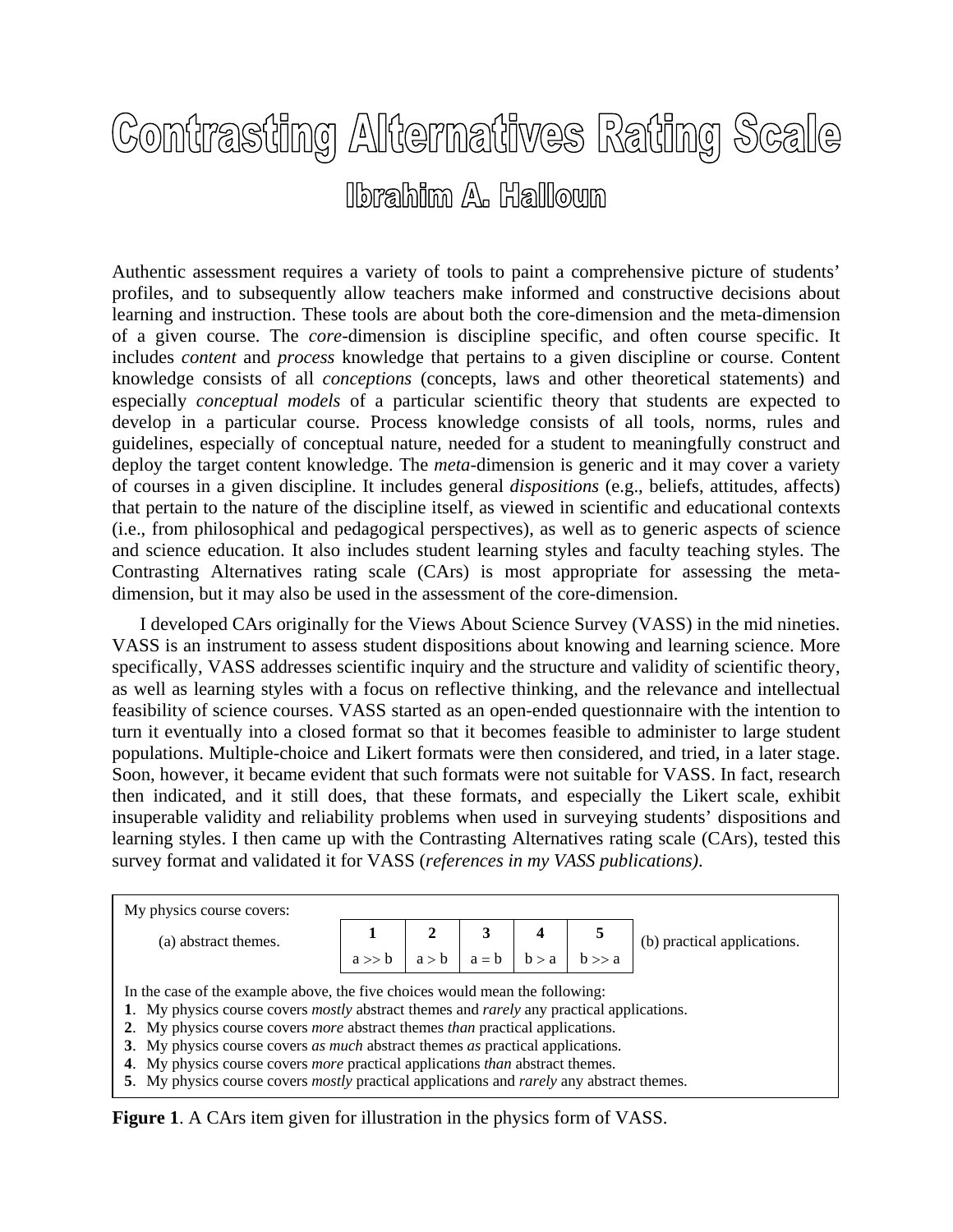Over the years, CArs evolved from an eight-point rating scale to a five-point rating scale. In its current form, a CArs item presents two viewpoints about a particular issue that respondents need to contrast on a five-point scale. As outlined in Figure 1, a respondent may express a position that leans toward one viewpoint more than the other, or that may favor both equally. In the following is an outline of some major advantages that this rating scale offers over other formats, especially open-ended and Likert scale.

## **1.** *Open-ended questions and CArs*

 Open-ended questions are often open to a wide variety of interpretations by respondents as well as by researchers. They can be misleading, especially when respondents' priorities or value judgments are not the same as those of the concerned researcher, which is often the case when assessing the meta-dimension of a given course. When VASS was first administered in openended format, students were asked in one of the questions to tell what is the first thing they do in solving a physics problem. The student in Figure 2 replied by writing that he starts by looking for the appropriate *formula.* When interviewed, it became evident that the first thing this student actually does in solving a physics problem is *drawing diagrams*. However, this procedure seemed so trivial to him that he thought it was not worth mentioning in his written response.

 The risk of interpretation mismatch between surveyor and respondent that we run with openended questions (as well as with other traditional formats) is resolved in CArs where the surveyor's position can be easily and explicitly contrasted with a distinct popular position. This latter position should of course come from open-ended questionnaires coupled with interviews to clear up any possible mismatch like the one in Figure 2. This is actually what we have done with VASS, and this is how we ended, for example, asking the question of Figure 2 in a way to contrast between the search for formulas and the drawing of diagrams as one begins solving a physics problem (§ 2).

- *S: Basically, I would agree. It's a basic general, general outline of how to solve a problem.*
- I: Do you ever consider drawing some kind of a diagram?
- *S: Uh-huh... I'd consider that helpful, yeah, I'd probably include that in step one. Draw, label, find out what you have and don't have.*
- I: So that becomes then, your first step.
- *S: Uh-huh.*
- I: Would that be true for any kind of problem?
- *S: Visualization helps a lot. I would say it would be a good step to try in any problem. If you can't visualize it, I wouldn't try to draw it. Yeah, I would agree that would have to be helpful for any kind of problem.*
- I: Do you usually do it?
- S: Do I do it? Usually yes. It's almost asked of us in physics class: force diagrams, free body diagrams. I would say they're probably most helpful. I would say, yeah.

**Figure 2.** Excerpts from a student interview about the first thing he does when solving a physics problem.

I: Describe what you normally do when solving a physics problem. List all steps you often follow, in order.

*S: First step in any problem would be to read the problem and list what's given and what you need, variables or what not. And the next step would be to find formulas that include these variables. And then, the third would be to solve for the unknowns. That's basically it.* 

I: So this would be an algorithm you would work through in any kind of problem?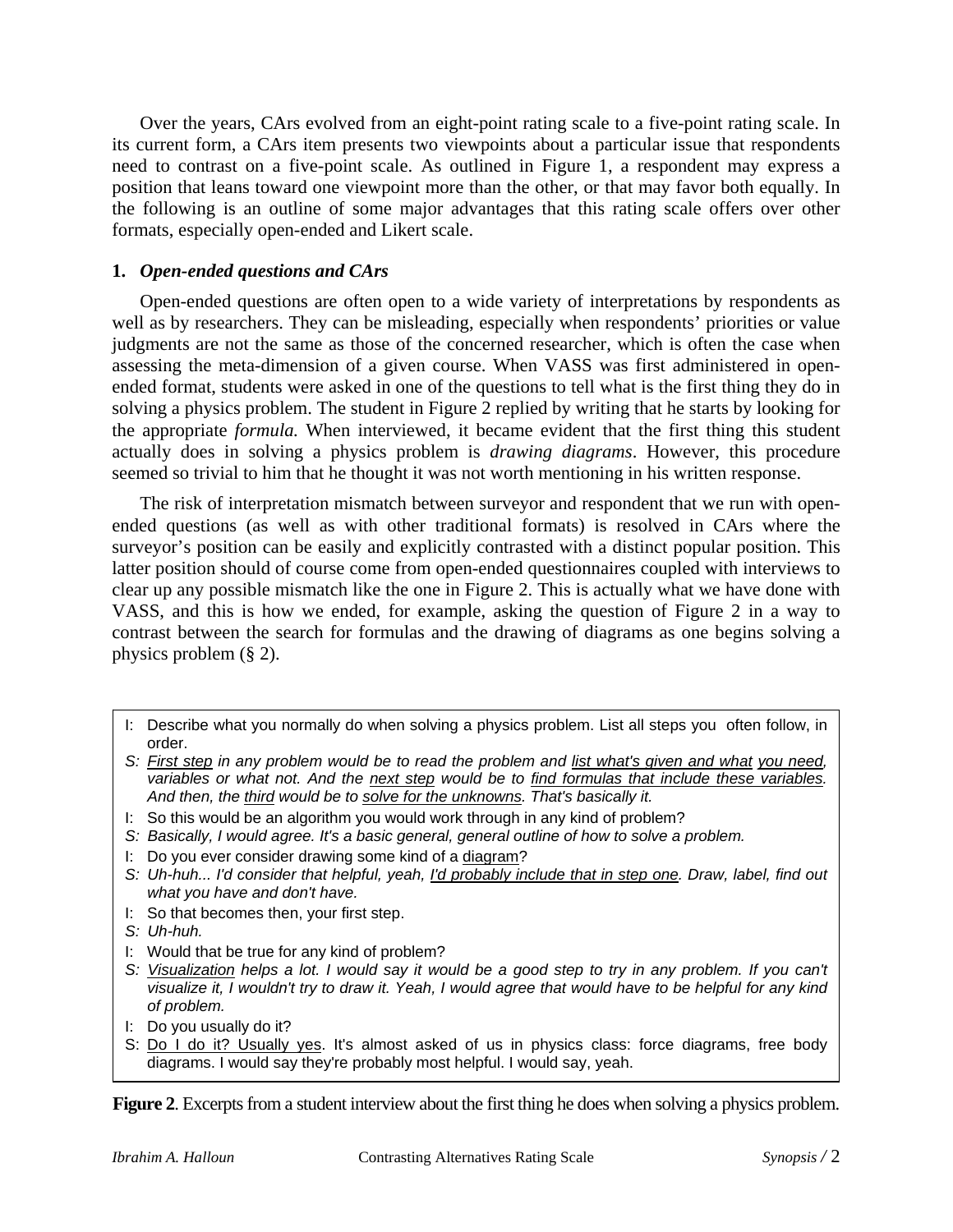## **2.** *Likert rating scale and CArs*

 The interpretation mismatch just discussed is common to a wide range of formats including, especially, the Likert rating scale. Two respondents may express opposite positions on a Likert item for the same reason, or the same position for contradictory reasons. When presented in a CArs format, respondents are focused on the context within which they need to answer a given question, and so are researchers in interpreting responses.

 In 2000, I conducted a limited study involving 230 physics students to compare CArs to Likert scale in the context of some VASS items. I then devised a paper-and-pencil instrument consisting of two sets of questions. The first set of questions consisted of VASS items asked in a Likert format. The second set consisted of the same items asked in CArs format. The two alternatives associated with each CArs question were provided in two separate questions in the Likert questionnaire. For instance, the question addressed in Figure 2 was first presented in the following two Likert statements:

*The first thing I do when solving a physics problem is to search for formulas that relate givens to unknowns.* 

Then later in the test:

*The first thing I do when solving a physics problem is to represent the situation with sketches and drawings.* 

 In this and all other Likert items, respondents were asked to express their position on a 5 point rating scale ranging from "Strongly Agree" to "Strongly Disagree", with a neutral position in the middle. Once they have completed and turned in the Likert survey, participants were given a CArs survey dealing with the same items. For example, the two Likert statements above were presented in a single CArs question framed as follows:

*The first thing I do when solving a physics problem is:* 

- *(a) represent the situation with sketches and drawings.*
- *(b) search for formulas that relate givens to unknowns.*

and respondents were asked to contrast the two alternatives on the 5-point rating scale shown in Figure 1.

 Respondents systematically expressed contradictory positions on any two Likert statements dealing with the same issue. For example, in the case of the two statements above, 74% of respondents sided with "sketches and drawings" (18% did not) and 76% sided with "formulas" (14% did not). When asked the same question in CArs format, 31% were inclined "mostly" or "more" toward alternative (a), and 39% favored equally both alternatives. The same pattern of contradictions within Likert items, and discrepancies between these items and CArs items, were observed throughout all items of the study (Halloun, 2001).

 The study showed that the Likert rating scale can be misleading, even when all possible viewpoints pertaining to a given issue are offered in separate questions, and that the CArs format is significantly more reliable. In the CArs format, a person's response is internally normalized; one's position has to be stated for one alternative by comparison to the contrasting one and not in the absolute sense. This normalized comparison is not made possible with the Likert format (or other formats) where there is no point of reference relative to which one can state his/her position.